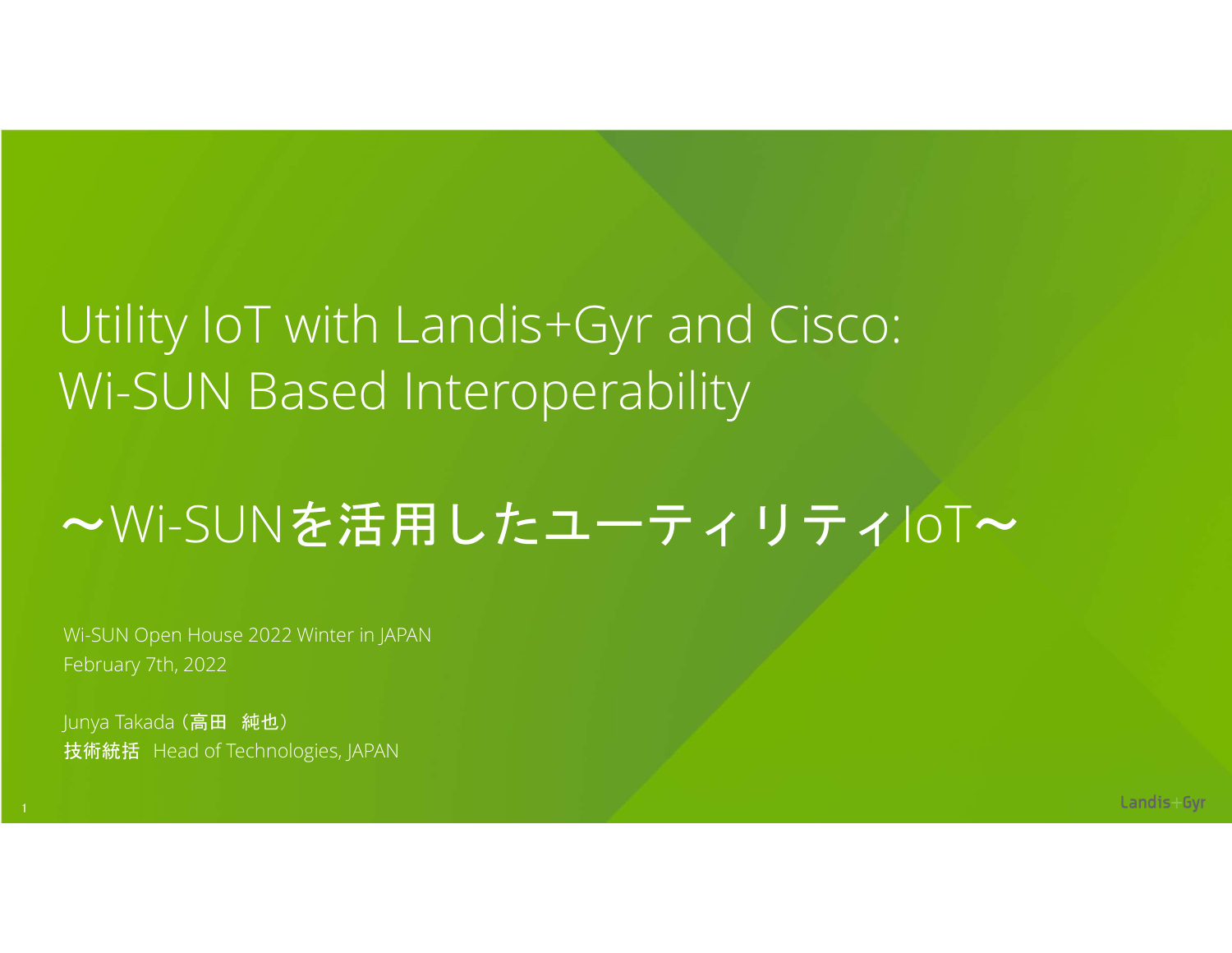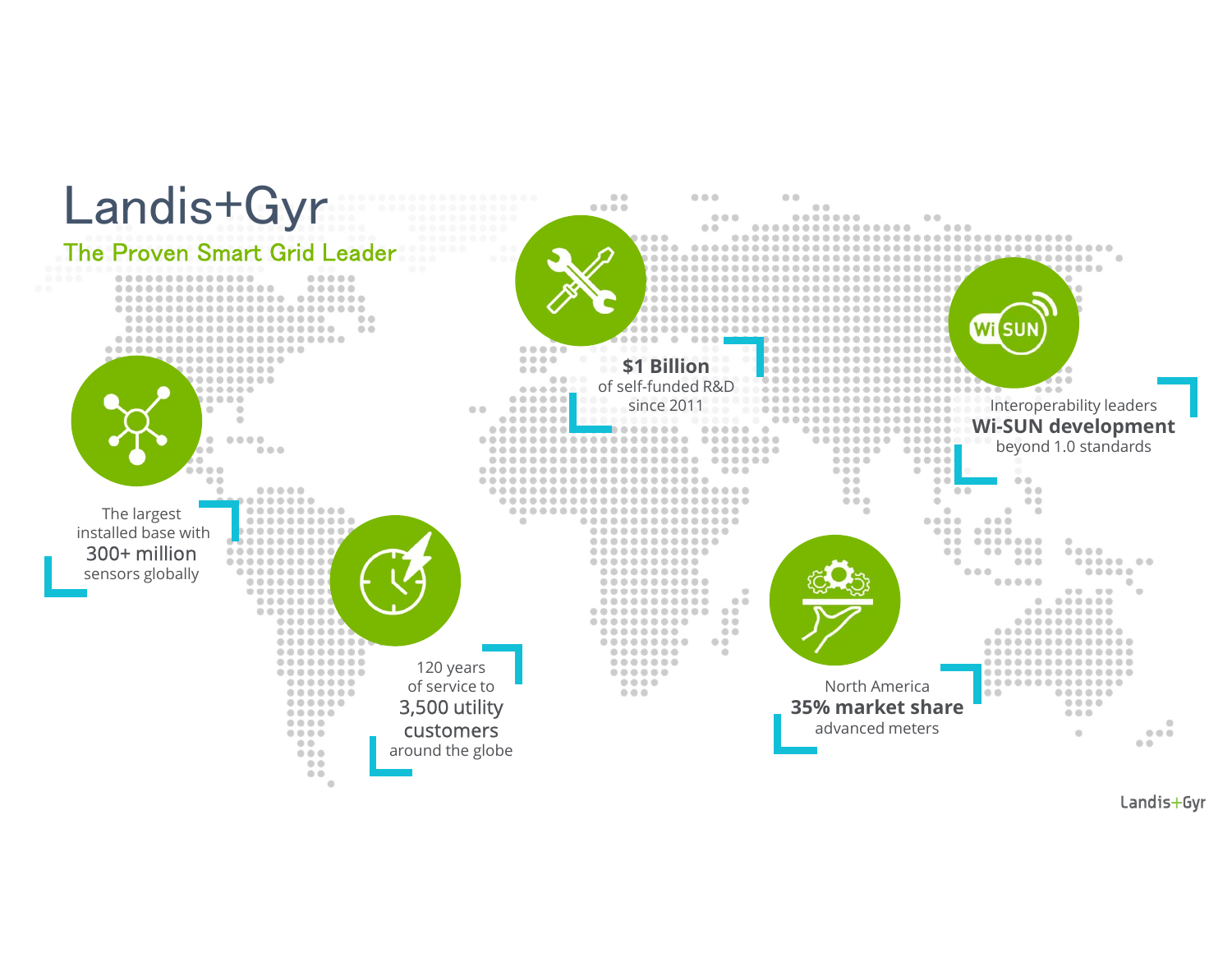### From AMI to Utility IoT

Modern IoT platforms provide freedom & flexibility



- 任意のセンサ/ノードから任意のHES/デバイスマ ネージャへのデータのIPルーティングを有するス ケーラブルなアーキテクチャ
- アプリケーションに基づくトラフィック分離の維持 (例:DAトラフィック上のIT/OT分割)
- Network **National Cost of Ownership**) • TTMの早期化、TCOの縮小 (TTM: Time to Market,
	- **̄ ̄ ̄ ̄ ・ サードパーティのアプリケーション/ユースケース** Party インストリークを活用する事による新たな収益源 の可能性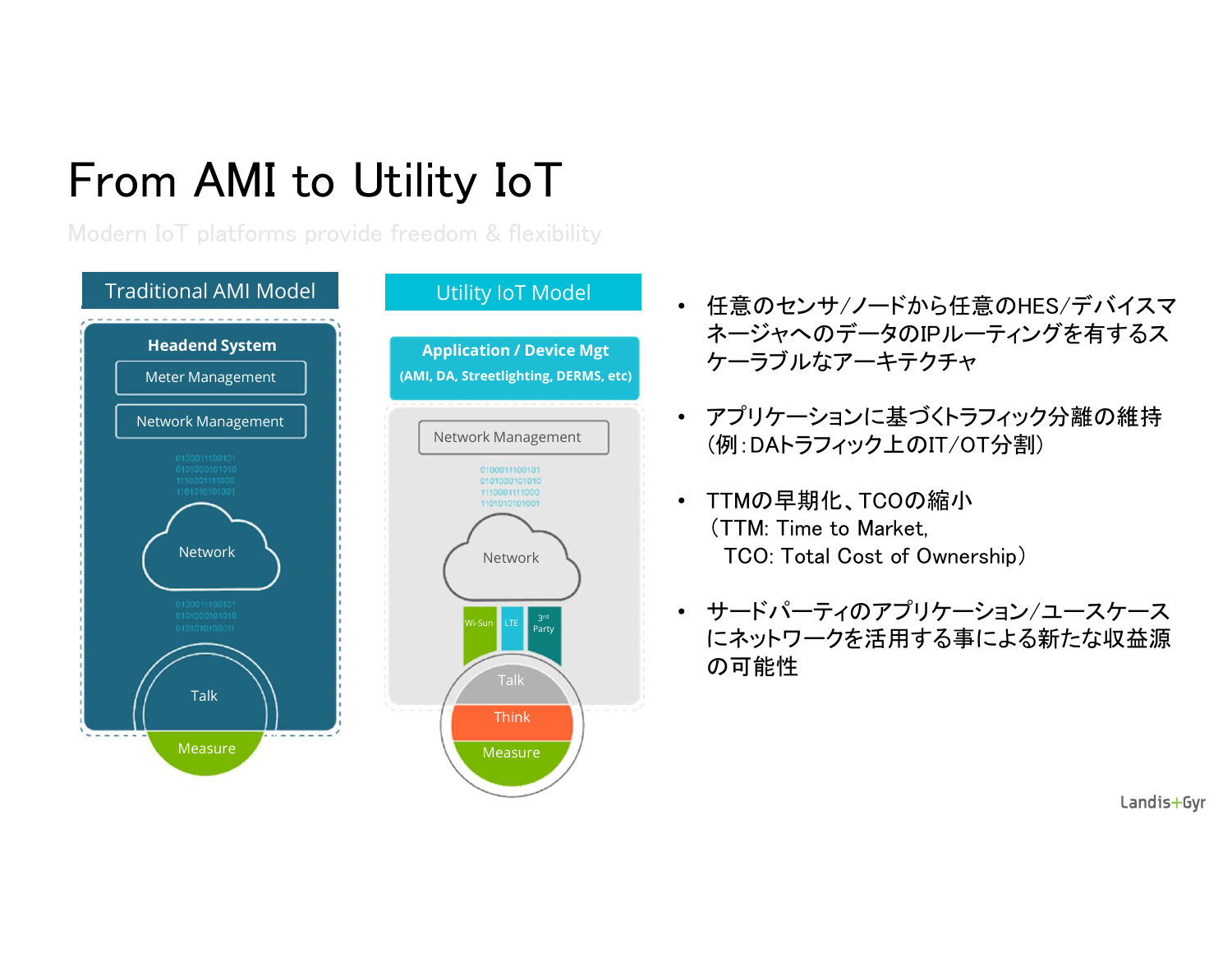## Wi-SUNとは?

4

Smart Utility Networks、Smart Cities、および関連するIoTネットワークの標準化を推進する業 界アライアンス

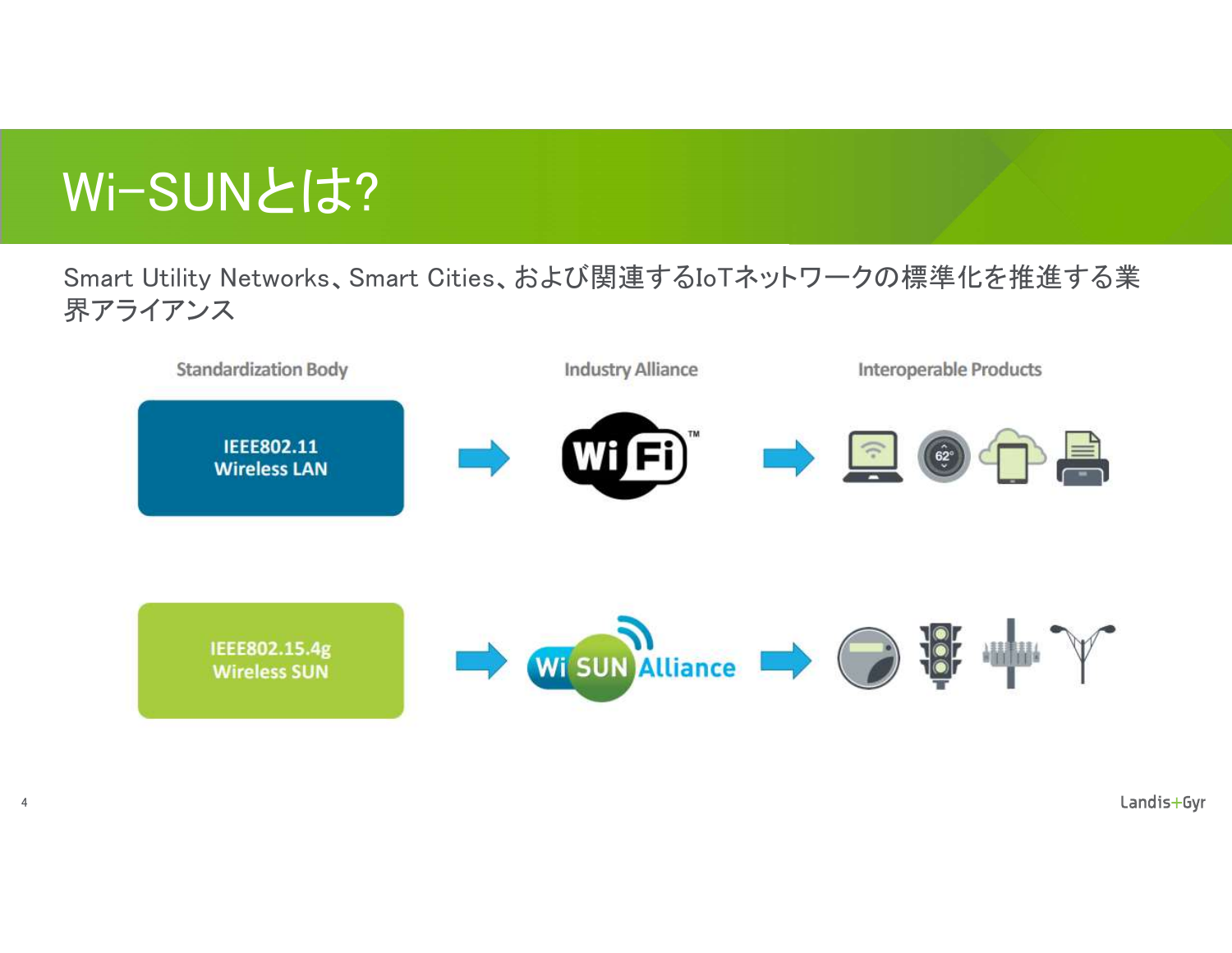#### Partnering to Make Interoperability a Reality

Landis+Gyr



 $\mathbf{d}$   $\mathbf{L}$ **CISCO** 

Landis+GyrとCiscoは、相互接続と互換性を提供できる仕組みをWi-SUN技術をベースとして確立した、 現時点では唯一のベンダーです (Wi-SUN FAN 1.x)

• 相互運用性と互換性

5

- − ソフトウェア定義のオープン・スタンダード・ベースの 実装
- − ネットワークデバイス上の相互運用可能なWi-SUN スタック
- − 統合ネットワークマネージャソフトウェア
- Wi-SUN FAN1.0認証機器の最も多彩なポー トフォリオ
- Wi-SUN FANの進化をリードするコラボレー ション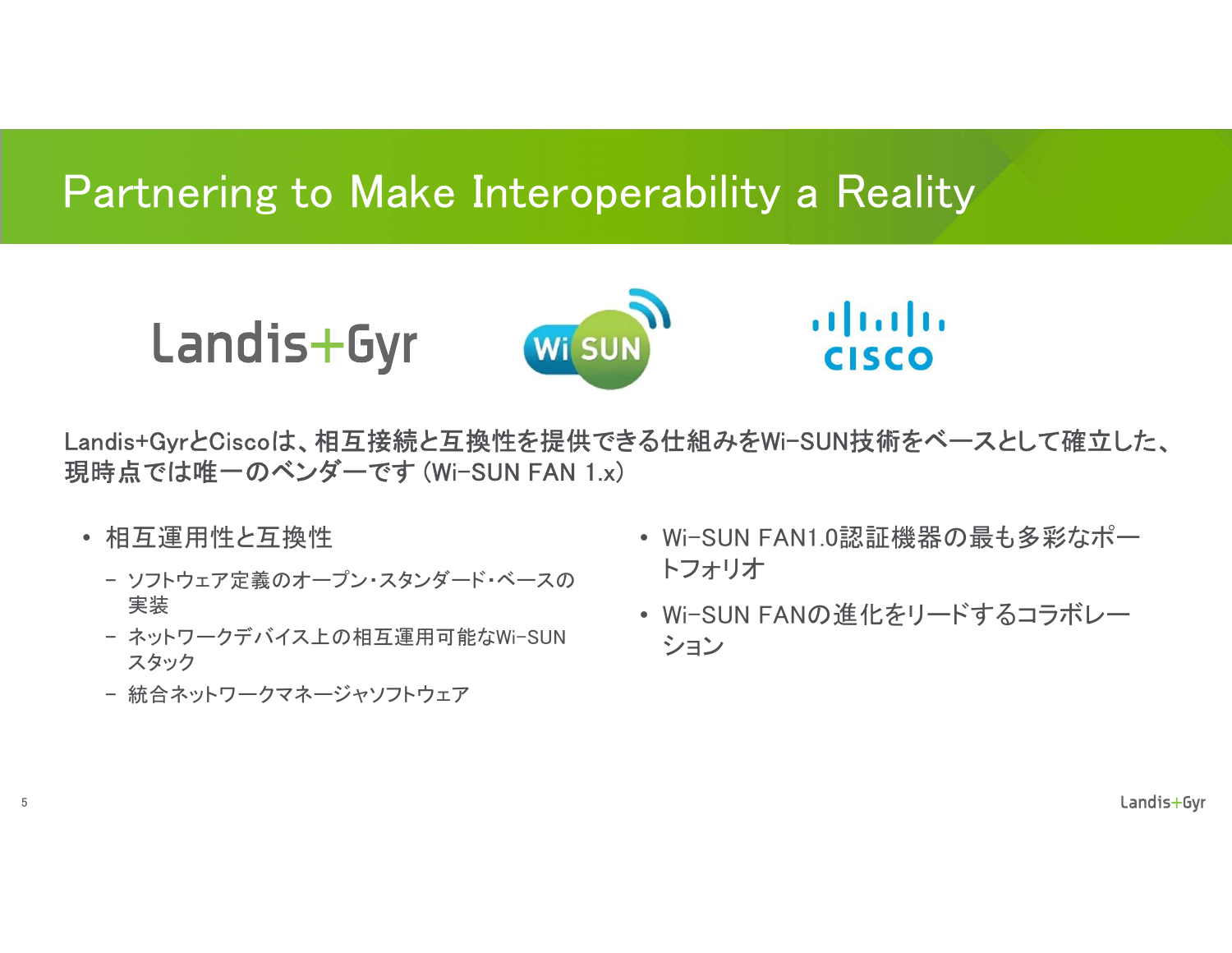### Benefits of the Landis+Gyr / Cisco Approach



スタンダードベース

相互運用可能なネットワーク ソリューションの展開による ベンダーロックの回避



エコシステム

規格/仕様に基づく3rdパーティの センサ/デバイスは 特殊なハードウェアや ファームウェアライセンスは不要



#### スケーラブルなアーキテクチャ

異なる用途における複数のデバイス マネージャ対応を可能にします。 (例:AMI、SCADA/DA、ガス、水、 街路照明、等)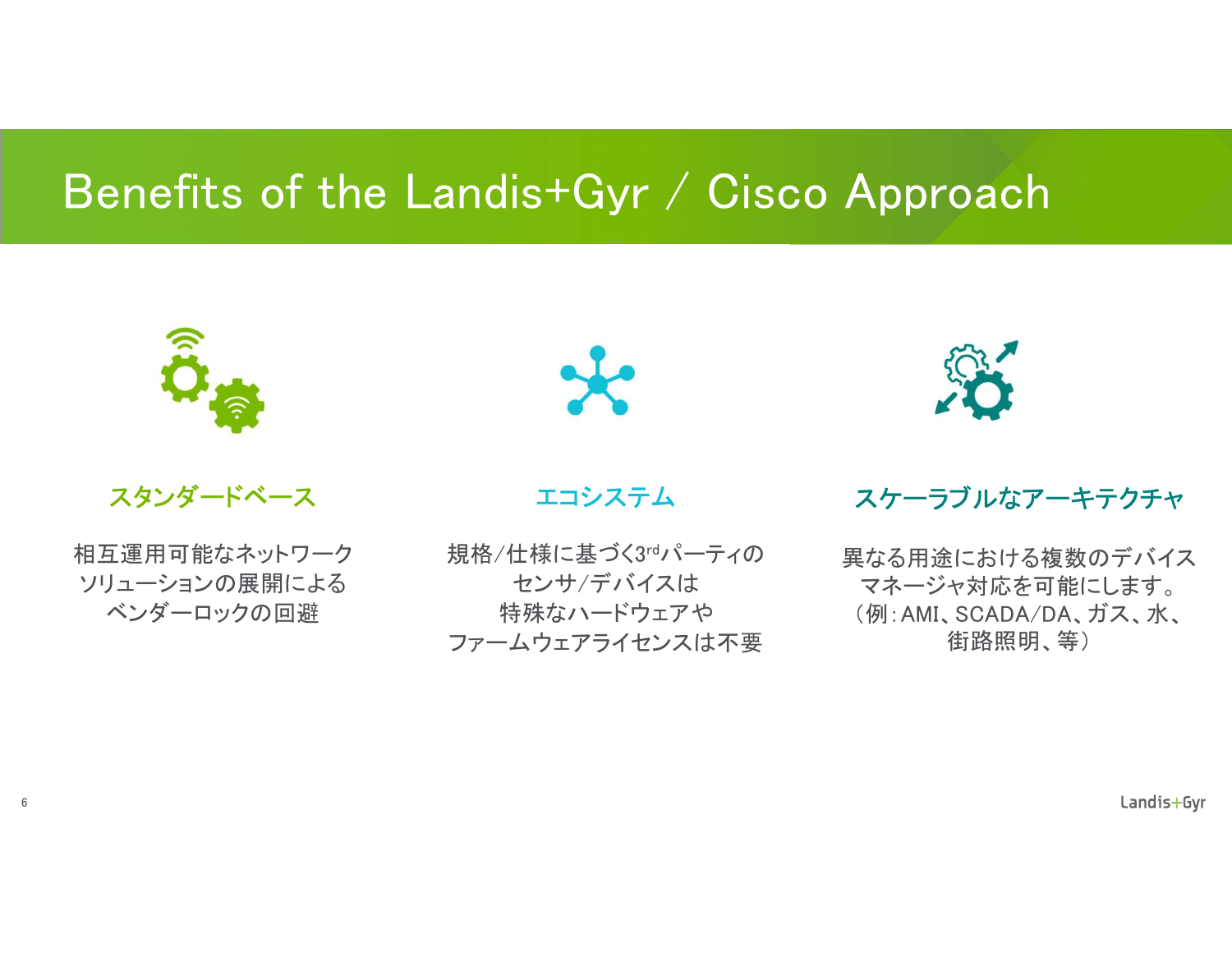### Utility IoT Wi-SUN FAN 1.x Solution



7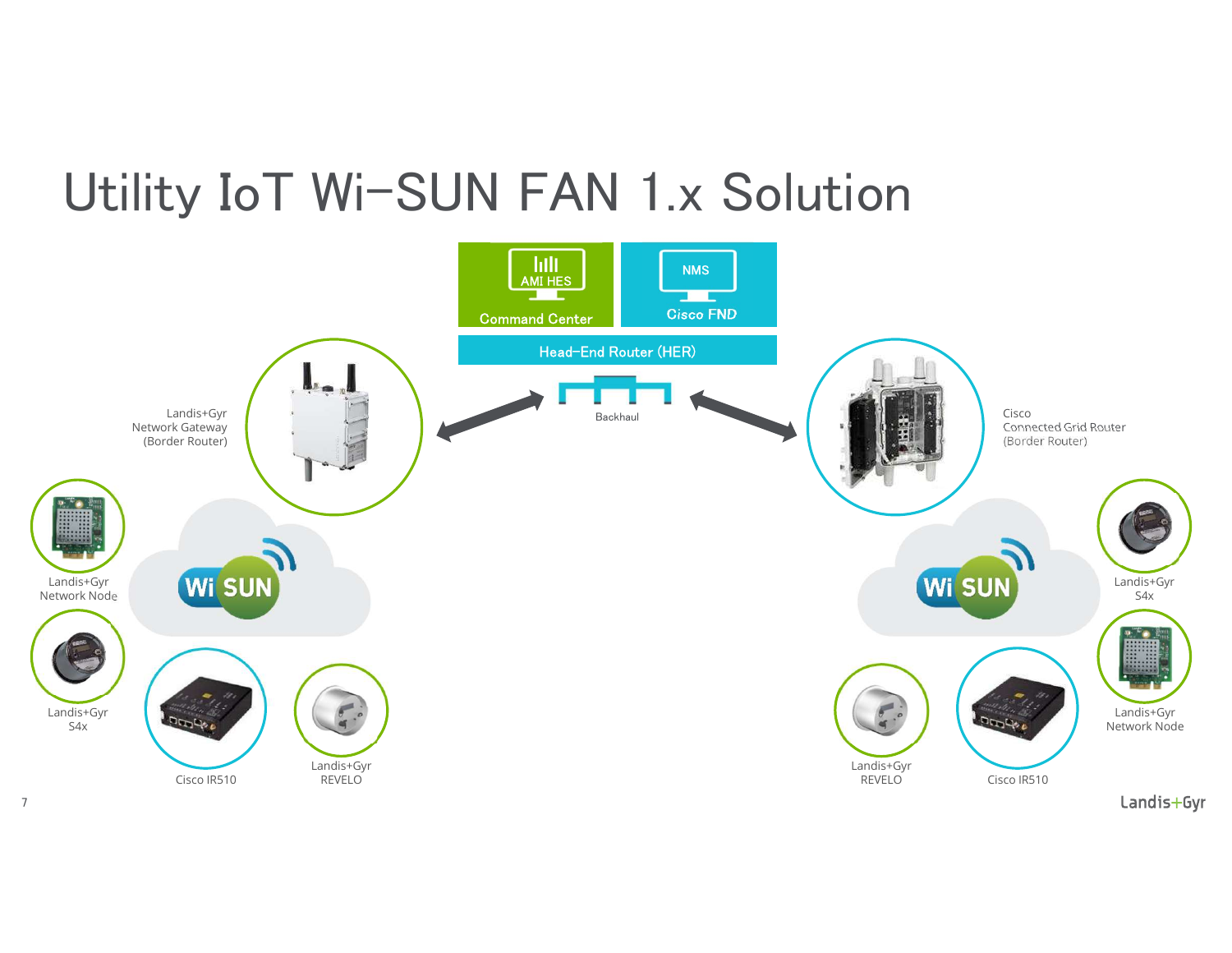### Landis+Gyr's and Cisco Wi-SUN Timeline